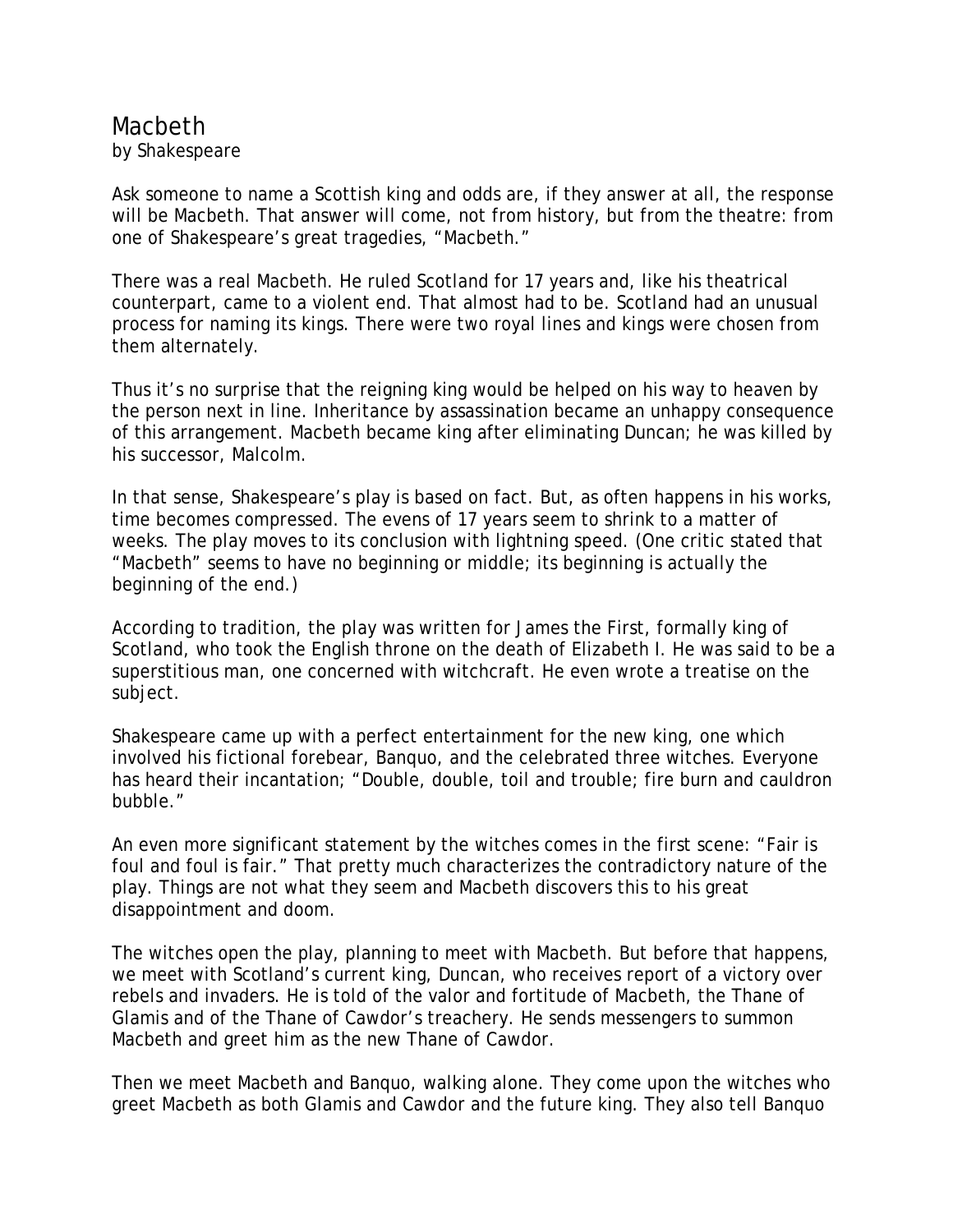that he will be the father of kings. Hard on this come the king's messengers greeting Macbeth as Cawdor, thus fulfilling part of the witches' prophecy. This stirs Macbeth to think seriously about becoming king.

When Duncan greets Macbeth and Banquo, he announces that his son Malcolm will be heir to the throne, breaking the old tradition of alternating kingship between the two royal lines and effectively shutting Macbeth out of succession.

Lady Macbeth receives a letter from her husband, telling her of the witches, his advancement, and that Duncan plans to visit their castle, Dunsinane. She is thrilled at the prospect of having Duncan in their power. It is obvious from her soliloquy and her exchange with her husband when he arrives that they have already talked about taking action against Duncan.

When Duncan arrives at Dunsinane, Banquo comments on its beautiful prospect. This is the only scene in the play in which we have the impression that the sun is shining. All the rest of the work seems cloaked in darkness. In fact the dominant colors of the play are black and red: night and blood.

The next scene is perhaps the play's most compelling, marking the stark contrast between the two protagonists. Macbeth begins with a magnificent monologue, arguing with himself, for and against the crime, finally deciding against it. But Lady Macbeth enters and scorns him for cowardice, goading him to agree to do the deed.

It is interesting to examine these two at this point: Macbeth is tortured by his conscience while Lady Macbeth seems to have none. She is remorseless and grimly resolute for the murder. By the play's end, they will exchange characters.

Macbeth is finally won over and agrees to murder Duncan. He will smear the king's drunken grooms with blood and leave daggers in their hands to make them appear guilty. As he awaits s signal from his wife, Macbeth speaks the most famous soliloquy in the play, as his guilty conscience plays with his senses:

Is this a dagger which I see before me, The handle toward my hand? Come, let me clutch thee. I have thee not, and yet I see thee still. Art thou not, fatal vision, sensible To feeling as to sight? or art thou but A dagger of the mind, a false creation, Proceeding from the heat-oppressed brain? I see thee yet, in form as palpable As this which now I draw.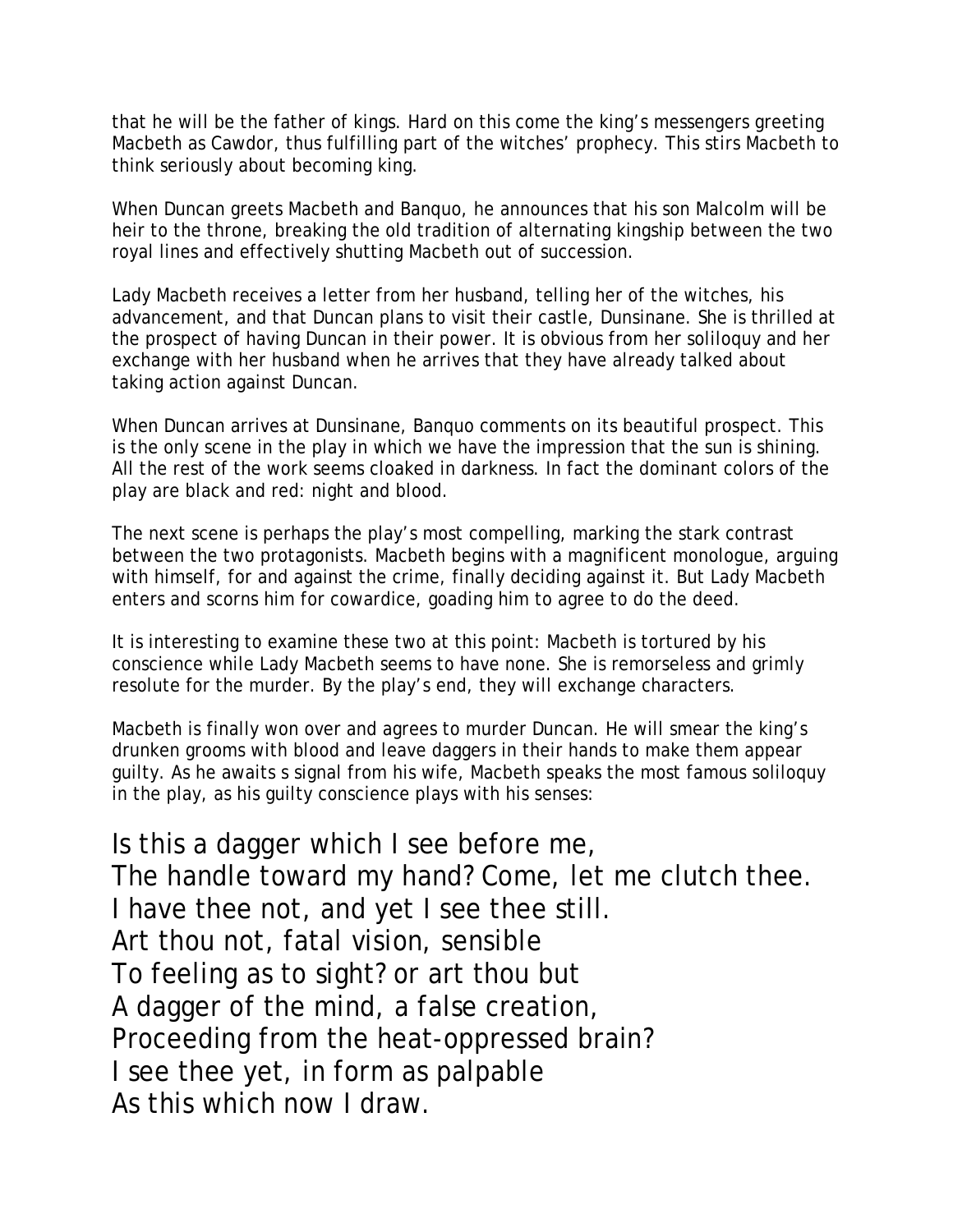Thou marshall'st me the way that I was going; And such an instrument I was to use. Mine eyes are made the fools o' the other senses, Or else worth all the rest; I see thee still, And on thy blade and dudgeon gouts of blood, Which was not so before. There's no such thing: It is the bloody business which informs Thus to mine eyes. Now o'er the one halfworld Nature seems dead, and wicked dreams abuse The curtain'd sleep; witchcraft celebrates Pale Hecate's offerings, and wither'd murder, Alarum'd by his sentinel, the wolf, Whose howl's his watch, thus with his stealthy pace. With Tarquin's ravishing strides, towards his design Moves like a ghost. Thou sure and firm-set earth, Hear not my steps, which way they walk, for fear Thy very stones prate of my whereabout, And take the present horror from the time, Which now suits with it. Whiles I threat, he lives: Words to the heat of deeds too cold breath gives. *A bell rings* I go, and it is done; the bell invites me.

Hear it not, Duncan; for it is a knell

That summons thee to heaven or to hell.

The murder done, Macbeth returns to his wife, but still carrying the bloody daggers. He refuses to return to Duncan's chamber, so Lady Macbeth takes the daggers from him and puts them by the grooms. Her hands are also bloody, but she says "a little water clears us of this deed." They go to their rooms as someone begins knocking at the castle gate.

Then follows a bit of comic relief. The porter. still drunk from the banquet, imagines the sound at the gate to come from a variety of sources. Incidentally, one of these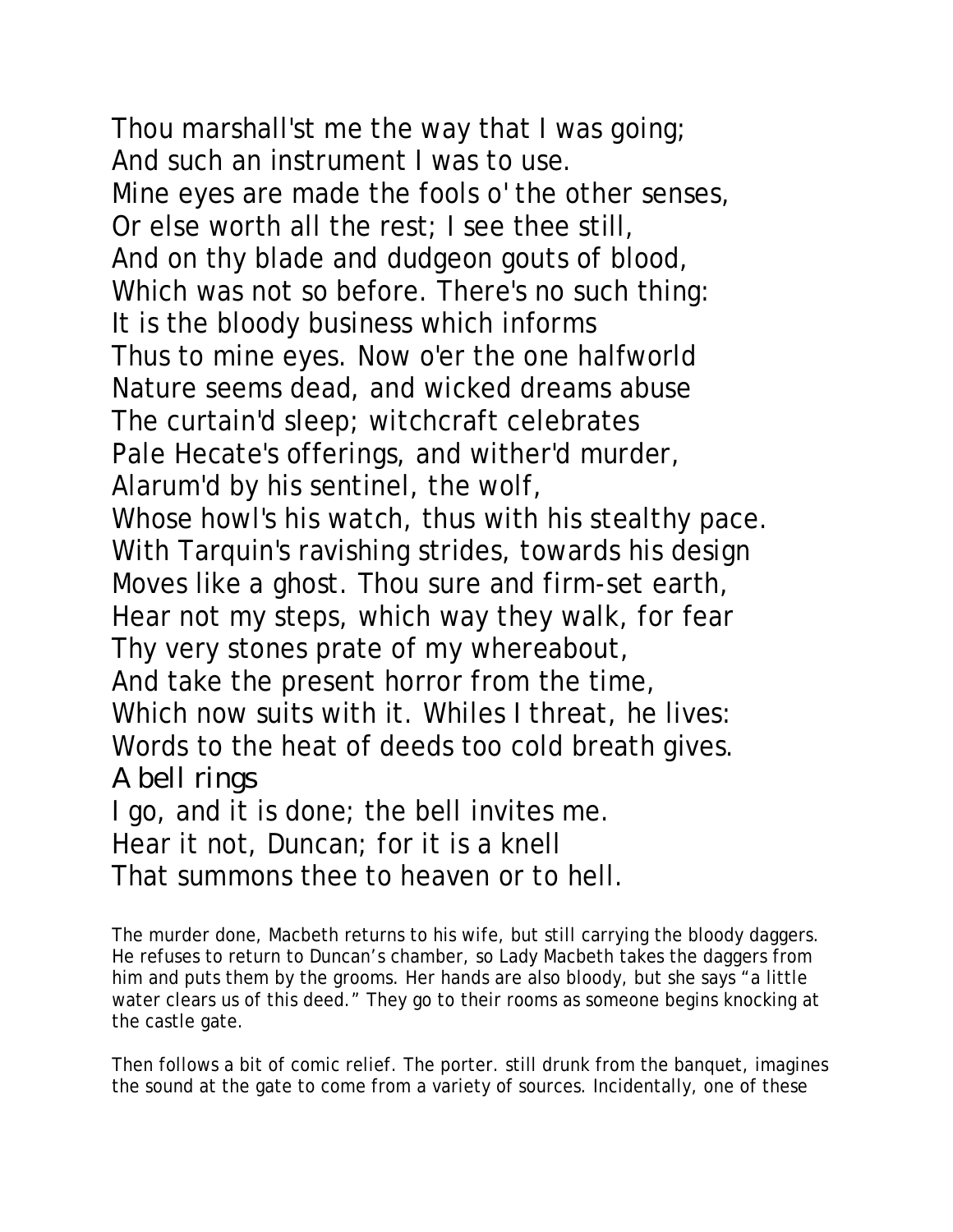images helps us date the play, citing a Catholic priest who equivocated when giving evidence in the Gunpowder Plot trial.

MacDuff is admitted, Macbeth and Lady Macbeth greet him, and he goes to awaken the king. He discovers the crime and sounds the alarm. Macbeth rushes into the chamber and kills the two grooms, to prevent them giving testimony, excusing his action as anger at the murder. Duncan's sons, Malcolm and Donalbain, decide to escape to England, lest they be marked for murder as well.

Macbeth is crowned King of Scotland, yet he is worried about the witches prediction that Banquo would become the father of kings. He hires two men to murder Banquo and his son Fleance.

The next scene is worth looking at closely. The two murderers lie in wait for their victims in company with a third man. The question is, who is this man? Where did he come from? Why is he the one who seems to know everything - and the one who immediately realizes that the escape of Fleance undermines the plot? It's almost as if the third murder is a phantom of Macbeth, a dreamlike projection of the king himself at the scene of the crime. Examine the seven utterances of the third murderer and see what you think.

Macbeth and Lady Macbeth are presiding at a banquet when the king hears from the murders. Immediately after, he sees the ghost of Banquo and becomes hysterical. The guests are dismissed and Macbeth resolves to revisit the witches to find what the future holds for him.

When he visits the witches, they warn him of MacDuff, but assure him that he cannot be killed until Binam Wood comes to Dunsinane and he is opposed by a man who is not born of woman. Hearing that MacDuff has fled to England. Macbeth decides to move quickly, sending men to kill his wife and children.

MacDuff has gone to England to motivate Malcolm to return to Scotland to overthrow Macbeth. While trying to convince Malcolm, he hears of his family's murders. Malcom tells him that England will send soldiers with him to capture Scotland's throne.

The rest of the play deals with the fight in a series of quick scenes. Some commentators think the play was completed in a hurry, or that some changes have been made. The main events in the battle involve the English soldiers disguising their numbers with branches, making it appear that Birnam Wood in marching toward Dunsinane.

In the final fight, Macbeth learns that MacDuff was not born of a woman, but delivered by caesarian section. All the witches prophecies have been truthful, but in a deceptive way. Their fair words proved foul in the end.